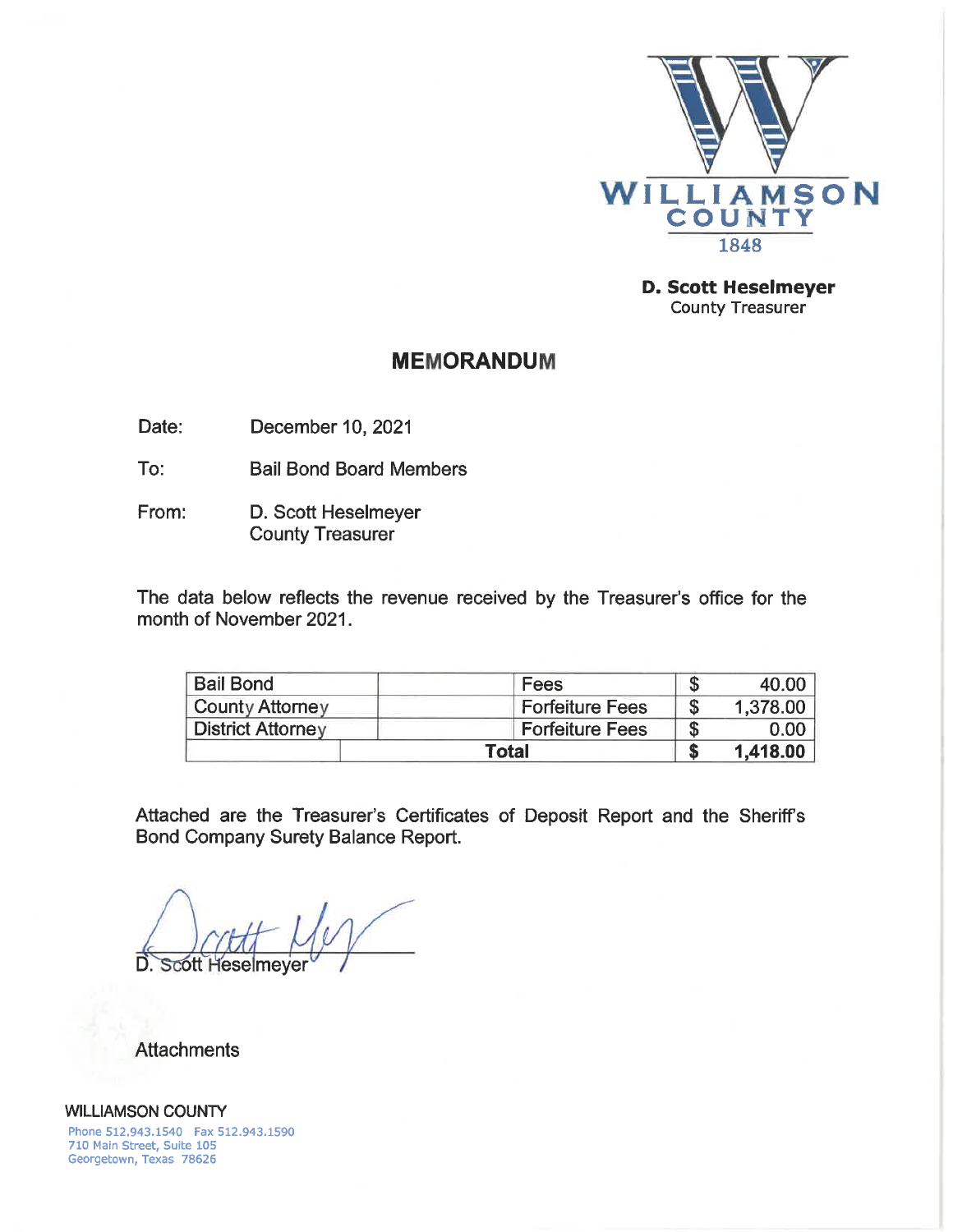| TREASURERS'S REPORT ON THE WILLIAMSON COUNTY BAIL BOND MEMBERS<br><b>ACTIVE BAIL BOND COMPANIES</b> |                                 |                  |              |             |                   |              |
|-----------------------------------------------------------------------------------------------------|---------------------------------|------------------|--------------|-------------|-------------------|--------------|
| <b>COMPANY</b>                                                                                      | <b>AMOUNT</b><br><b>LICENSE</b> |                  | CD's         |             | <b>AMOUNT</b>     | CD's         |
|                                                                                                     | <b>NUMBER</b>                   | October 31, 2020 |              |             | November 30, 2021 |              |
| <b>A1 BAIL BONDS</b>                                                                                | 0116                            | \$50,000.00      | $\mathbf{1}$ |             | \$50,000.00       | 1            |
| Latesia A. Ganos - Lexington National Insurance Corp.                                               |                                 |                  |              |             |                   |              |
| <b>AA ACTION BAIL BOND</b>                                                                          | 0118                            | \$50,000.00      | 1            |             | \$50,000.00       | 1            |
| Dane Webb Embrey - United States Fire Insurance Co.                                                 |                                 |                  |              |             |                   |              |
| <b>ACTION BAIL BONDS</b>                                                                            | 0112                            | \$50,000.00      | 1            |             | \$50,000.00       | $\mathbf{1}$ |
| Dane Webb Embrey - First Community Insurance Co.                                                    |                                 |                  |              |             |                   |              |
| <b>AROUND THE CLOCK BAIL BONDS</b>                                                                  | 0066                            | \$50,000.00      | 1            |             | \$50,000.00       | 1            |
| John Zavala - Bankers Ins Co                                                                        |                                 |                  |              |             |                   |              |
| <b>BADA BING BAIL BONDS</b>                                                                         | 0114                            | \$50,000.00      | $\mathbf{1}$ |             | \$50,000.00       | 1            |
| Jessica Zak - Allegheny Casulaty Co                                                                 |                                 |                  |              |             |                   |              |
| <b>CROSSROAD BAIL BONDS</b>                                                                         | 0104                            |                  | 1            |             |                   |              |
| Joel Franklin - American Surety Co.                                                                 |                                 | \$50,000.00      |              |             | \$50,000.00       | 1            |
| <b>FAST FREDDY BAIL BOND II</b>                                                                     |                                 |                  |              |             |                   |              |
|                                                                                                     | 0119                            | \$50,000.00      | 1            |             | \$50,000.00       | 1            |
| Freddy Joe Pierce, III- United States Fire Insurance Co.<br><b>FREEDOM BAIL BONDIING</b>            |                                 |                  |              |             |                   |              |
|                                                                                                     | 0123                            | \$50,000.00      | $\mathbf{1}$ |             | \$50,000.00       | $\mathbf{1}$ |
| Troy McLehany - United States Fire Insurance Co.                                                    |                                 |                  |              |             |                   |              |
| <b>LONE STAR BAIL SERVICES</b>                                                                      | 0111                            | \$50,000.00      | 1            |             | \$50,000.00       | 1            |
| Billy Engle - First Community Ins Co                                                                |                                 |                  |              |             |                   |              |
| <b>LIPSTICK BAIL BONDS TEXAS</b>                                                                    | 0122                            | \$50,000.00      | $\mathbf{1}$ |             | \$50,000.00       | 1            |
| Joe K. Patrick - Financial Casualty & Surety, Inc.                                                  |                                 |                  |              |             |                   |              |
| <b>M.R. GAULT BAIL BONDS #3</b>                                                                     | 0115                            | \$50,000.00      | $\mathbf{1}$ |             | \$50,000.00       | $\mathbf{1}$ |
| Milton Gault - American Surety Co.                                                                  |                                 |                  |              |             |                   |              |
| OFF THE HOOK BAIL BONDS 2                                                                           | 0117                            | \$50,000.00      | $\mathbf{1}$ |             | \$50,000.00       | 1            |
| Richard Patrick - United States Fire Insurance Co.                                                  |                                 |                  |              |             |                   |              |
| TRUE BLUE BAIL BOND                                                                                 | 0121                            | \$50,000.00      | $\mathbf{1}$ |             | \$50,000.00       | $\mathbf{1}$ |
| Stacey Cardwell - Allegheny Casualty Company                                                        |                                 |                  |              |             |                   |              |
| <b>WILCO BAIL BONDS</b>                                                                             | 0072                            | \$50,000.00      | $\mathbf{1}$ |             | \$50,000.00       | 1            |
| Jessica Zak - First Community Ins Co                                                                |                                 |                  |              |             |                   |              |
| <b>WILLIAMSON COUNTY BAIL BONDS</b>                                                                 | 0120                            | \$50,000.00      | $\mathbf{1}$ |             | \$50,000.00       | $\mathbf{1}$ |
| Robert S. Burn - Lexington National Insurance Corp.                                                 |                                 |                  |              |             |                   |              |
| <b>GIVE YOU A BRAKE BAIL BONDS #2</b>                                                               | 0074                            | \$683,000.00     | 58           |             | \$683,000.00      | 58           |
| Joe K. Patrick - Self                                                                               |                                 |                  |              |             |                   |              |
| <b>RELIABLE BAIL BOND</b>                                                                           | 0035                            | \$175,000.00     |              |             | \$175,000.00      |              |
| Robert S. Burn - Self Real Estate Property                                                          |                                 |                  |              |             |                   |              |
| <b>TOTAL</b>                                                                                        |                                 | \$1,608,000.00   | 73           | $\mathbf 0$ | \$1,608,000.00    | 73           |
| Notes:                                                                                              |                                 |                  |              |             |                   |              |
|                                                                                                     |                                 |                  |              |             |                   |              |
|                                                                                                     |                                 |                  |              |             |                   |              |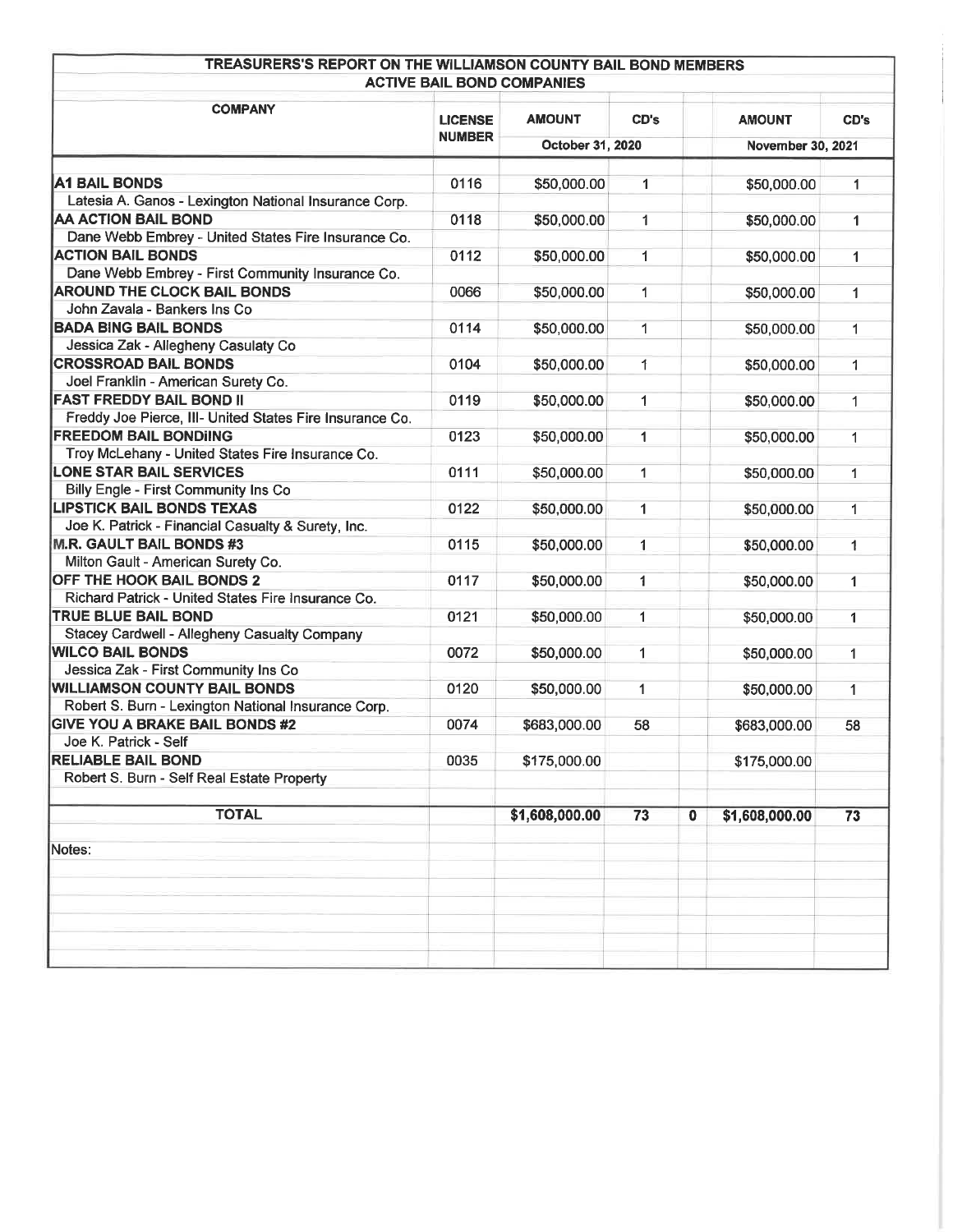| <b>TREASURERS'S REPORT ON THE WILLIAMSON</b>               |                                 |                                                    |                                                   |  |  |  |
|------------------------------------------------------------|---------------------------------|----------------------------------------------------|---------------------------------------------------|--|--|--|
| <b>COUNTY INACTIVE BAIL BOND MEMBERS</b>                   |                                 |                                                    |                                                   |  |  |  |
| 30-Nov-21                                                  |                                 |                                                    |                                                   |  |  |  |
|                                                            |                                 |                                                    |                                                   |  |  |  |
| <b>COMPANY</b>                                             | <b>LICENSE</b><br><b>NUMBER</b> | <b>CERTIFICATES</b><br><b>OF</b><br><b>DEPOSIT</b> | <b>NUMBER</b><br><b>OF</b><br><b>CERTIFICATES</b> |  |  |  |
| <b>1st CHOICE BAIL BONDS</b>                               | 0078                            | \$50,000.00                                        | $\mathbf{1}$                                      |  |  |  |
| Christopher Ayala - Bankers Insurance Company              |                                 |                                                    |                                                   |  |  |  |
| <b>A1 BAIL BOND</b>                                        | 0064                            | \$50,000.00                                        | 1                                                 |  |  |  |
| Latesia A. Ganos - Accredited Surety & Casualty            |                                 |                                                    |                                                   |  |  |  |
| <b>AA-ACTION BAIL BONDS</b>                                | 0070                            | \$50,000.00                                        | $\mathbf{1}$                                      |  |  |  |
| Dane Webb Embrey - Accredited Surety & Casualty            |                                 |                                                    |                                                   |  |  |  |
| <b>ABC BAIL BOND Service</b>                               | 0061                            | \$294,500.00                                       | 47                                                |  |  |  |
| Linda D Sowell - Self                                      |                                 |                                                    |                                                   |  |  |  |
| <b>BLUEBONNET BAIL BONDS</b>                               | 0106                            | \$50,000.00                                        | $\mathbf{1}$                                      |  |  |  |
| Nicole Sanchez - U.S. Specialty Insurance Company          |                                 |                                                    |                                                   |  |  |  |
| <b>BLUEBONNET BAIL BONDS II</b>                            | 0110                            | \$50,000.00                                        | 1                                                 |  |  |  |
| Nicole Sanchez - Bankers Insurance Company                 |                                 |                                                    |                                                   |  |  |  |
| <b>BUST U OUT BAIL BONDS</b>                               | 0069                            | \$50,000.00                                        | 1                                                 |  |  |  |
| Sarah F Williams - American Surety                         |                                 |                                                    |                                                   |  |  |  |
| <b>FAST FREDDY BAIL BONDS</b>                              | 0105                            | \$50,000.00                                        | 1                                                 |  |  |  |
| Freddy Joe Pierce, III- American Surety Co.                |                                 |                                                    |                                                   |  |  |  |
| <b>FAST FREDDY BAIL BONDS II</b>                           | 0113                            | \$50,000.00                                        | 1                                                 |  |  |  |
| Freddy Joe Pierce, III- US Specialty Ins. Co.              |                                 |                                                    |                                                   |  |  |  |
| <b>FREE ME BAIL BOND</b>                                   | 0103                            | \$50,000.00                                        | 1.                                                |  |  |  |
| Inactive 1/21/17 - Sylia Sanchez - Seneca Ins Co           |                                 |                                                    |                                                   |  |  |  |
| <b>FREE ME BAIL BONDS #2</b>                               | 0108                            | \$50,000.00                                        | $\mathbf{1}$                                      |  |  |  |
| Inactive 5/1/2021 Sylvia Sanchez - US Fire Insurance Co.   |                                 |                                                    |                                                   |  |  |  |
| <b>FREEDOM BAIL BONDS</b>                                  | 0040                            | \$952,420.00                                       | 9                                                 |  |  |  |
| Inactive 9/3/2021 - Matt Clark - Self CD's                 |                                 |                                                    |                                                   |  |  |  |
| <b>FREEDOM BAIL BONDS</b>                                  | 0040                            | \$313,405.00                                       |                                                   |  |  |  |
| Inactive 9/3/2021 - Matt Clark - Self Real Estate Property |                                 |                                                    |                                                   |  |  |  |
| <b>GIVE YOU A BRAKE BAIL BOND</b>                          | 0056                            | \$4,000.00                                         | $\overline{2}$                                    |  |  |  |
| Joe K. Patrick - Self Cd's                                 |                                 |                                                    |                                                   |  |  |  |
| <b>M.R. GAULT BAIL BONDS</b>                               |                                 |                                                    |                                                   |  |  |  |
|                                                            | 0077                            | \$50,000.00                                        | 1                                                 |  |  |  |
| Milton Gault - Seneca Ins Co.                              |                                 |                                                    |                                                   |  |  |  |
| <b>M.R. GAULT BAIL BONDS #2</b>                            | 0109                            | \$50,000.00                                        | $\mathbf{1}$                                      |  |  |  |
| Milton Gault - United States Fire Insurance Co.            |                                 |                                                    |                                                   |  |  |  |
| OFF THE HOOK BAIL BONDS Inactive                           | 0052                            | \$50,000.00                                        | 1                                                 |  |  |  |
| Richard Patrick - American Contractors Indemnity           |                                 |                                                    |                                                   |  |  |  |
| <b>STRIKE 3 BAIL BONDS - GEORGETOWN</b>                    | 0102                            | \$50,000.00                                        | 1                                                 |  |  |  |
| Robin Reese - United States Fire Insurance                 |                                 |                                                    |                                                   |  |  |  |
| Terminated by US Fire Insurance Co 9/27/2017               |                                 |                                                    |                                                   |  |  |  |
| TRUE BLUE BAIL BONDS-EXPIRED 1/21/2021                     | 0065                            | \$50,000.00                                        | 1                                                 |  |  |  |
| Stacey Cardwell - International Fidelity Ins               |                                 |                                                    |                                                   |  |  |  |
| <b>WILCO BAIL BONDS II</b>                                 | 0107                            | \$50,000.00                                        | 1                                                 |  |  |  |
| Jessica Zak - Accredited Surety & Casualty Co, Inc.        |                                 |                                                    |                                                   |  |  |  |
| <b>WILLIAMSON COUNTY BAIL BOND</b>                         | 0075                            | \$50,000.00                                        | 1                                                 |  |  |  |
| Robert S. Burn - North River Insurance Company             |                                 |                                                    |                                                   |  |  |  |
| <b>TOTAL</b>                                               |                                 | \$2,364,325.00                                     | 75                                                |  |  |  |
|                                                            |                                 |                                                    |                                                   |  |  |  |
| <b>Informational Note:</b>                                 |                                 |                                                    |                                                   |  |  |  |
|                                                            |                                 |                                                    |                                                   |  |  |  |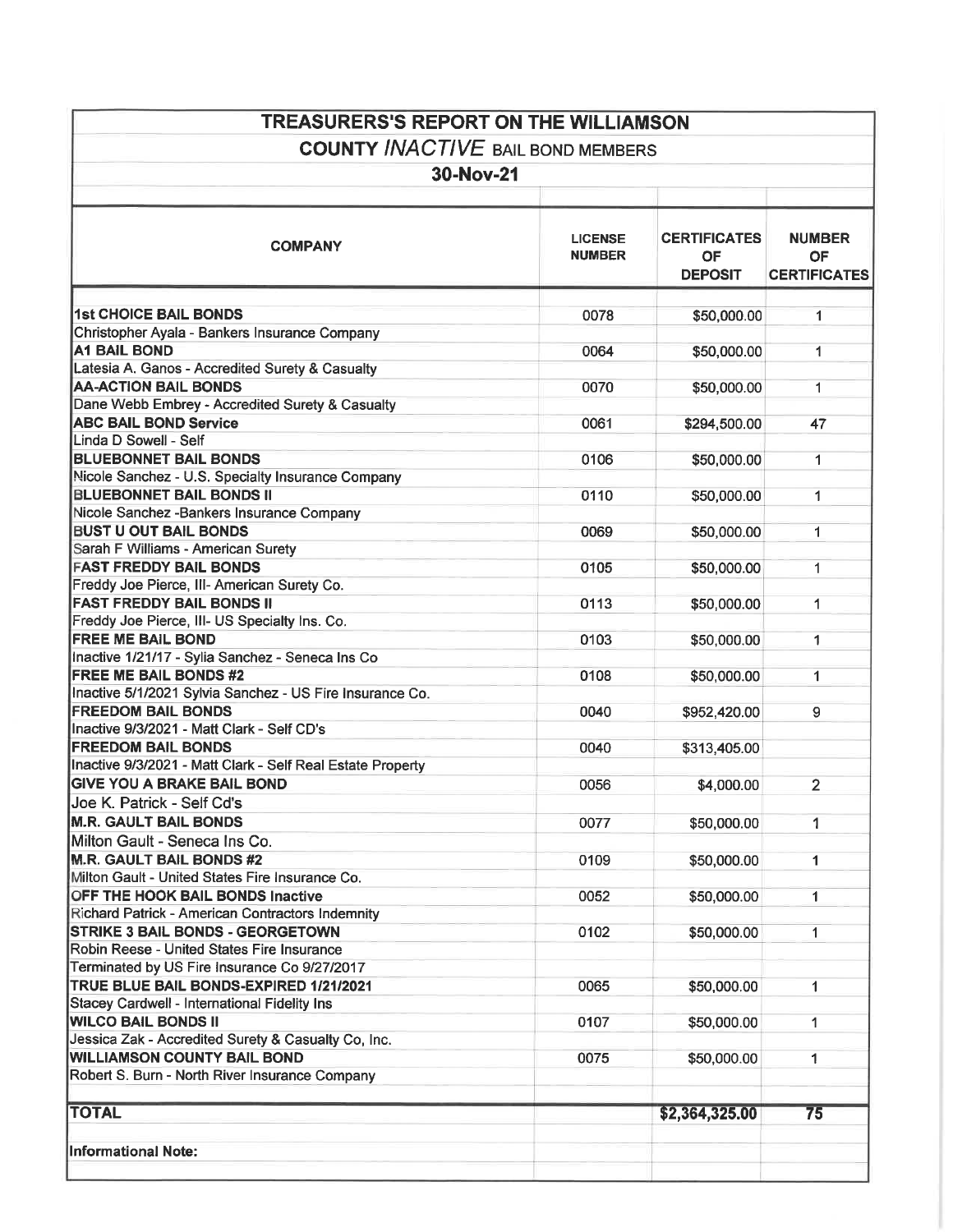| <b>Bond Company</b>                                               | <b>Status</b> | <b>Surety Limit</b> | <b>Outstanding Surety</b> | <b>Available Surety</b> |
|-------------------------------------------------------------------|---------------|---------------------|---------------------------|-------------------------|
| Address                                                           |               |                     |                           |                         |
| (0116) DBA A1 BAIL BONDS 0116                                     | Active        | 0.00                | 597,100.00                | (597, 100.00)           |
| 107 N. LAMPASAS<br>(512) 291-3346<br>ROUND ROCK, TX 78664         |               |                     |                           |                         |
| (0112) DBA Action Bail Bonds                                      | Active        | 0.00                | 266,599.60                | (266, 599.60)           |
| 216 W University<br>STE A<br>Georgetown, TX 78626                 |               |                     |                           |                         |
| (0066) DBA Around The Clock Bail Bonds 006 Active                 |               | 0.00                | 6,489,647.00              | (6,489,647.00)          |
| 301 Leander Dr. Suite 102<br>512-873-8200<br>Cedar Park, TX 78613 |               |                     |                           |                         |
| (0114) DBA Bada Bing Bail Bonds                                   | Active        | 0.00                | 5,946,200.00              | (5,946,200.00)          |
| 105 W Morrow Street<br>Georgetown, TX 78626                       |               |                     |                           |                         |
| (0104) DBA Crossroads Bail Bonds 0104                             | Active        | 0.00                | 1,049,285.83              | (1,049,285.83)          |
| 2508 Williams Dr. #245<br>512-864-2700<br>Georgetown, TX 78626    |               |                     |                           |                         |
| (0111) DBA Lone Star Bail Bond Service                            | Active        | 0.00                | 556,177.30                | (556, 177.30)           |
| 2508 Williams DR<br><b>STE 204</b><br>Georgetown, TX 78626        |               |                     |                           |                         |
| (0117) DBA Off the Hook Bail Bonds 2                              | Active        | 0.00                | 1,088,502.00              | (1,088,502.00)          |
| 600 Suite A<br><b>Forest Street</b><br>Georgetown, TX 78626       |               |                     |                           |                         |
| (0072) DBA Wilco Bail Bonds 0072                                  | Active        | 0.00                | 5,679,317.90              | (5,679,317.90)          |
| 105 W Morrow St.<br>512-520-6222<br>Georgetown, TX 78626          |               |                     |                           |                         |
| (0118) DBA: AA-Action Bail Bond                                   | Active        | 0.00                | 4,899,005.00              | (4,899,005.00)          |
| 216 W Univerity<br><b>STE A</b><br>Georgetown, TX 78626           |               |                     |                           |                         |
| (0122) DBA: Lipstick Bail Bonds Texas                             | Active        | 0.00                | 6,273,750.00              | (6,273,750.00)          |
| 600 Suite A<br><b>Forest Street</b><br>Georgetown, TX 78626       |               |                     |                           |                         |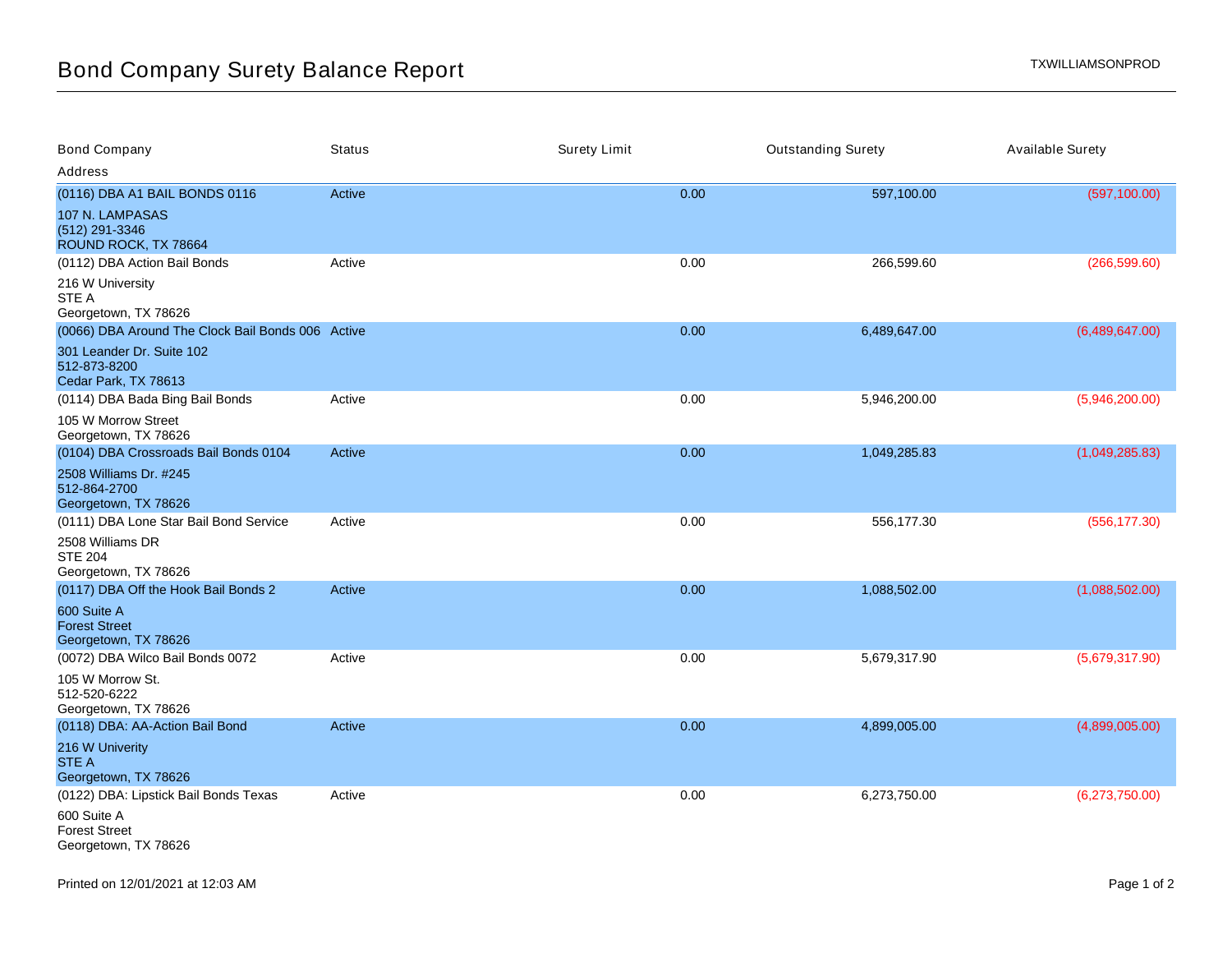| <b>Bond Company</b>                                                | <b>Status</b> | <b>Surety Limit</b> | <b>Outstanding Surety</b> | <b>Available Surety</b> |
|--------------------------------------------------------------------|---------------|---------------------|---------------------------|-------------------------|
| Address                                                            |               |                     |                           |                         |
| (0119) Fast Freddy's Bail Bond II                                  | Active        | 0.00                | 1,584,000.00              | (1,584,000.00)          |
| 1915 S Austin AVE<br>Georgetown, TX 78628                          |               |                     |                           |                         |
| (0123) Freedom Bail Bonding                                        | Active        | 0.00                | 2,118,354.00              | (2, 118, 354.00)        |
| 307 Rock ST<br>Georgetown, TX 78626                                |               |                     |                           |                         |
| (0074) Give You a Brake Bail Bond #2 0074                          | Active        | 6,830,000.00        | 5,870,399.83              | 959,600.17              |
| 600<br><b>Forest Street</b><br>Suite A<br>Georgetown, TX 78626     |               |                     |                           |                         |
| (0115) M.R. Gault Bail Bonds #3                                    | Active        | 0.00                | 2,906,900.00              | (2,906,900.00)          |
| 501 W. 6th ST<br>Georgetown, TX 78626                              |               |                     |                           |                         |
| (0035) Reliable Bail Bond 0035                                     | Active        | 1,750,000.00        | 1,551,800.00              | 198,200.00              |
| 508 Martin Luther King St.<br>512-930-2663<br>Georgetown, TX 78626 |               |                     |                           |                         |
| (0121) True Blue Bail Bond 0121                                    | Active        | 0.00                | 1,841,200.00              | (1,841,200.00)          |
| 2508 Williams Drive<br><b>STE 210</b><br>Georgetown, TX 78628      |               |                     |                           |                         |
| (0120) Williamson County Bail Bonds                                | Active        | 0.00                | 3,327,000.00              | (3,327,000.00)          |
| 508 Martin Luther King St<br>Georgetown, TX 78626                  |               |                     |                           |                         |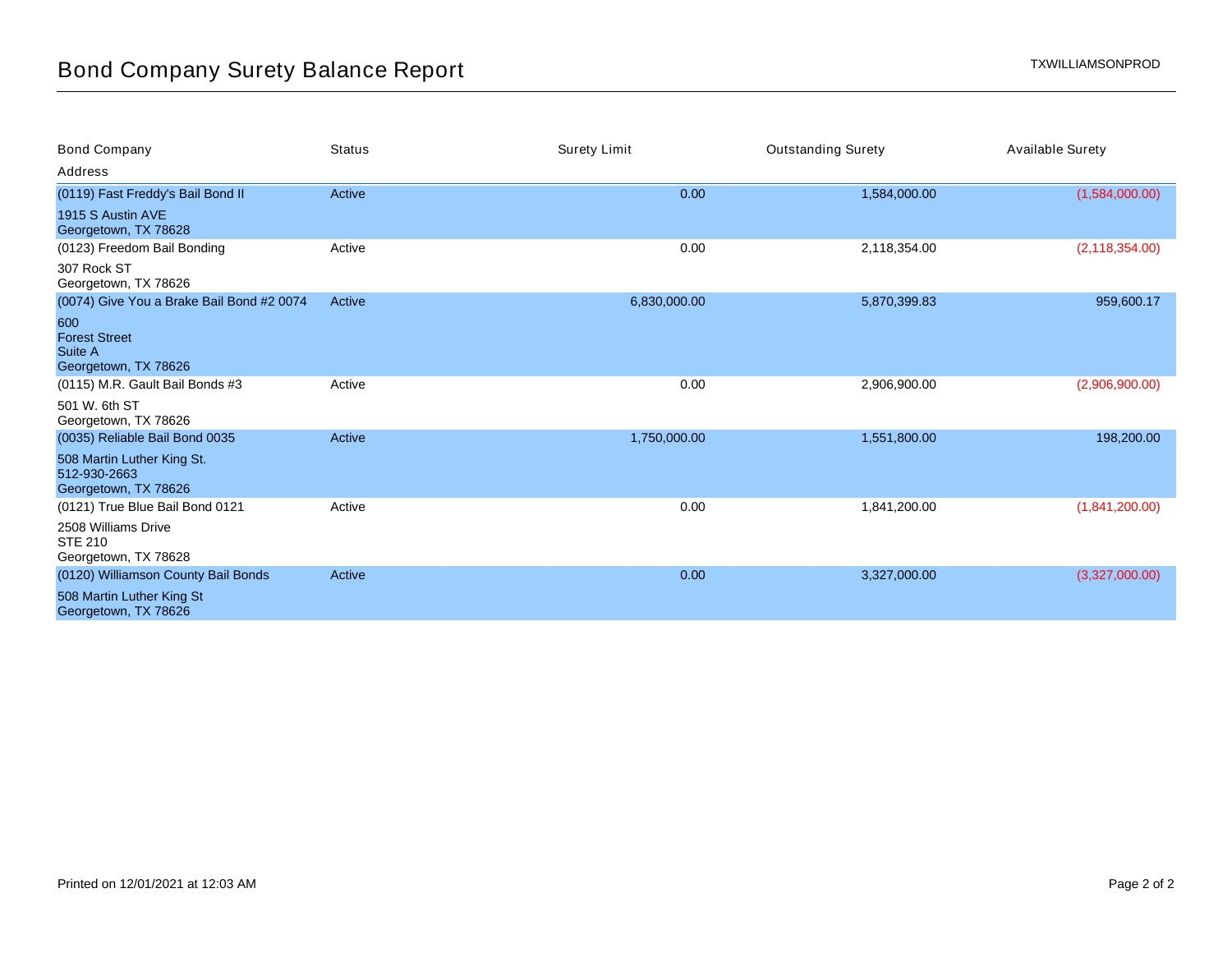| <b>Bond Company</b>                                             | <b>Status</b> | <b>Surety Limit</b> | <b>Outstanding Surety</b> | <b>Available Surety</b> |
|-----------------------------------------------------------------|---------------|---------------------|---------------------------|-------------------------|
| <b>Address</b>                                                  |               |                     |                           |                         |
| (0061) ABC Bail Bond Service #2 0061                            | Inactive      | 294,500.00          | 203,691.16                | 90,808.84               |
| 600 Forest, Suite A<br>512-863-3408<br>Georgetown, TX 78626     |               |                     |                           |                         |
| (0078) DBA 1st Choice Bail Bonds 0078                           | Inactive      | 50,000.00           | 95,239.73                 | (45, 239.73)            |
| 213A W 8th ST<br>Georgetown, TX 78626                           |               |                     |                           |                         |
| (0064) DBA A1 Bail Bond 0064                                    | Inactive      | 50,000.00           | 398,250.00                | (348, 250.00)           |
| 107 N. Lampasas<br>512-291-3346<br>Round Rock, TX 78664         |               |                     |                           |                         |
| (0106) DBA Bluebonnet Bail Bonds                                | Inactive      | 50,000.00           | 83,424.68                 | (33, 424.68)            |
| 213 W. 8th, Suite A<br>512-863-5333<br>Georgetown, TX 78626     |               |                     |                           |                         |
| (0069) DBA Bust U Out Bail Bonds 0069                           | Inactive      | 50,000.00           | 354,403.80                | (304, 403.80)           |
| 1915 S. Austin Ave #106<br>512-868-0064<br>Georgetown, TX 78626 |               |                     |                           |                         |
| (0105) DBA Fast Freddy's Bail Bonds                             | Inactive      | 50,000.00           | 245,327.33                | (195, 327.33)           |
| 1915 S. Austin Ave #106<br>Georgetown, TX 78626                 |               |                     |                           |                         |
| (0113) DBA Fast Freddy's Bail Bonds II                          | Inactive      | 50,000.00           | 783,651.10                | (733, 651.10)           |
| 606 Forest ST<br>Georgetown, TX 78626                           |               |                     |                           |                         |
| (0103) DBA Free Me Bail Bonds 0103                              | Inactive      | 50,000.00           | 83,264.70                 | (33, 264.70)            |
| 310 W 7th<br>Georgetown, TX 78626                               |               |                     |                           |                         |
| (0108) DBA Free Me Bail Bonds 2                                 | Inactive      | 50,000.00           | 485,121.53                | (435, 121.53)           |
| 213 W. 8th, Ste: A<br>512-863-5300<br>Georgetown, TX 78626      |               |                     |                           |                         |
| (0077) DBA M.R. Gault Bail Bonds 0077                           | Inactive      | 50,000.00           | 20,722.76                 | 29,277.24               |
| 501 W 6th ST<br>Georgetown, TX 78626                            |               |                     |                           |                         |
| (0109) DBA M.R. Gault Bail Bonds 2                              | Inactive      | 50,000.00           | 614,495.69                | (564, 495.69)           |
| 501 W. 6th Street<br>512-930-5825<br>Georgetown, TX 78626       |               |                     |                           |                         |
|                                                                 |               |                     |                           |                         |